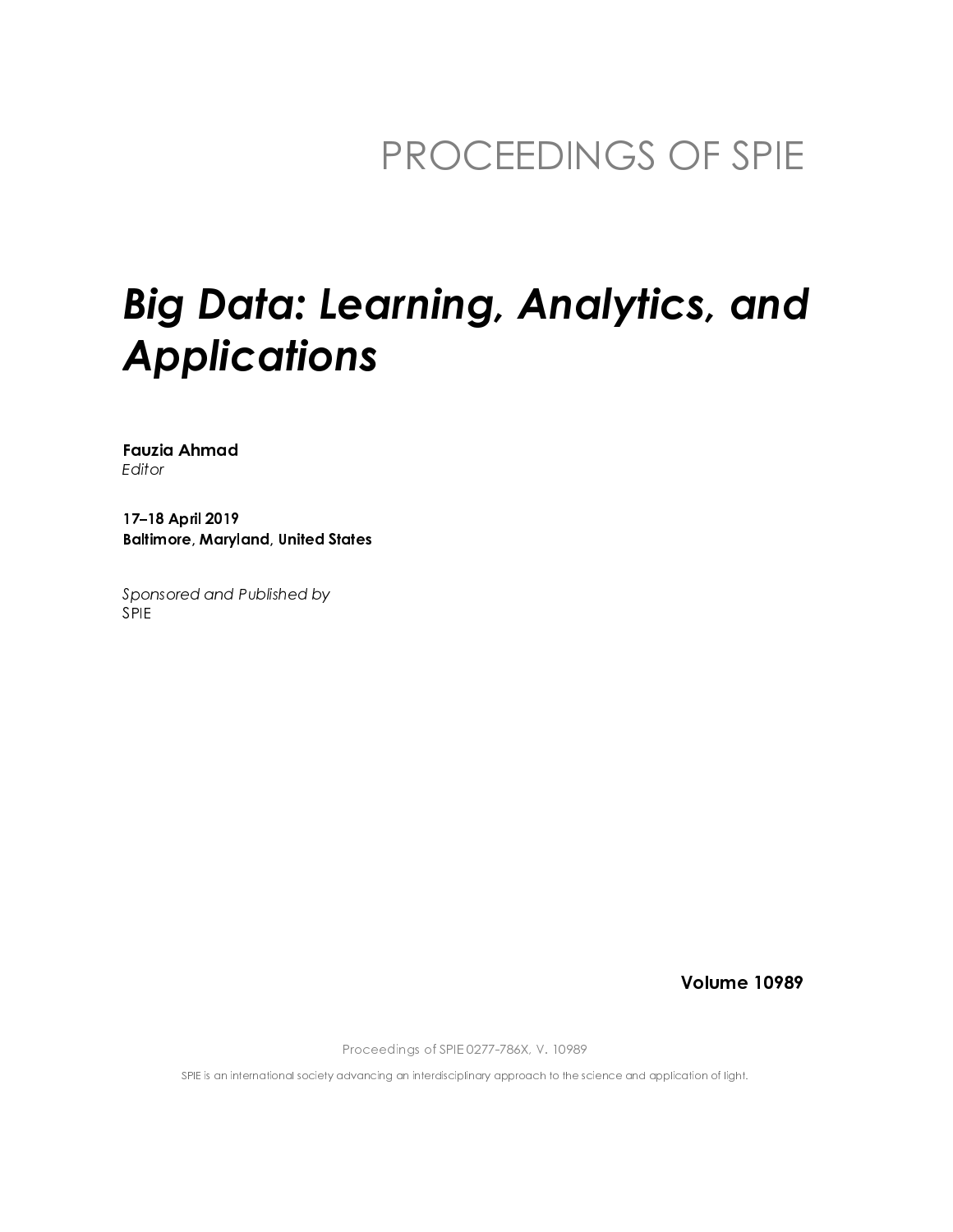The papers in this volume were part of the technical conference cited on the cover and title page. Papers were selected and subject to review by the editors and conference program committee. Some conference presentations may not be available for publication. Additional papers and presentation recordings may be available online in the SPIE Digital Library at SPIEDigital Library.org.

The papers reflect the work and thoughts of the authors and are published herein as submitted. The publisher is not responsible for the validity of the information or for any outcomes resulting from reliance thereon.

Please use the following format to cite material from these proceedings: Author(s), 'Title of Paper," in Big Data: Learning, Analytics, and Applications, edited by Fauzia Ahmad, Proceedings of SPIE Vol. 10989 (SPIE, Bellingham, WA, 2019) Seven-digit Article CID Number.

ISSN: 0277-786X ISSN: 1996-756X (electronic)

ISBN: 9781510626430 ISBN: 9781510626447 (electronic)

Published by **SPIE** P.O. Box 10, Bellingham, Washington 98227-0010 USA Telephone +1 360 676 3290 (Pacific Time) · Fax +1 360 647 1445 SPIE.ora Copyright © 2019, Society of Photo-Optical Instrumentation Engineers.

Copying of material in this book for internal or personal use, or for the internal or personal use of specific clients, beyond the fair use provisions granted by the U.S. Copyright Law is authorized by SPIE subject to payment of copying fees. The Transactional Reporting Service base fee for this volume is \$18.00 per article (or portion thereof), which should be paid directly to the Copyright Clearance Center (CCC), 222 Rosewood Drive, Danvers, MA 01923. Payment may also be made electronically through CCC Online at copyright.com. Other copying for republication, resale, advertising or promotion, or any form of systematic or multiple reproduction of any material in this book is prohibited except with permission in writing from the publisher. The CCC fee code is 0277-786X/19/\$18.00.

Printed in the United States of America by Curran Associates, Inc., under license from SPIE.

Publication of record for individual papers is online in the SPIE Digital Library.



Paper Numbering: Proceedings of SPIE follow an e-First publication model. A unique citation identifier (CID) number is assigned to each article at the time of publication. Utilization of CIDs allows articles to be fully citable as soon as they are published online, and connects the same identifier to all online and print versions of the publication. SPIE uses a seven-digit CID article numbering system structured as follows:

. The first five digits correspond to the SPIE volume number.

. The last two digits indicate publication order within the volume using a Base 36 numbering system emploving both numerals and letters. These two-number sets start with 00, 01, 02, 03, 04, 05, 06, 07, 08, 09, 0A, 0B ... 0Z, followed by 10-1Z, 20-2Z, etc. The CID Number appears on each page of the manuscript.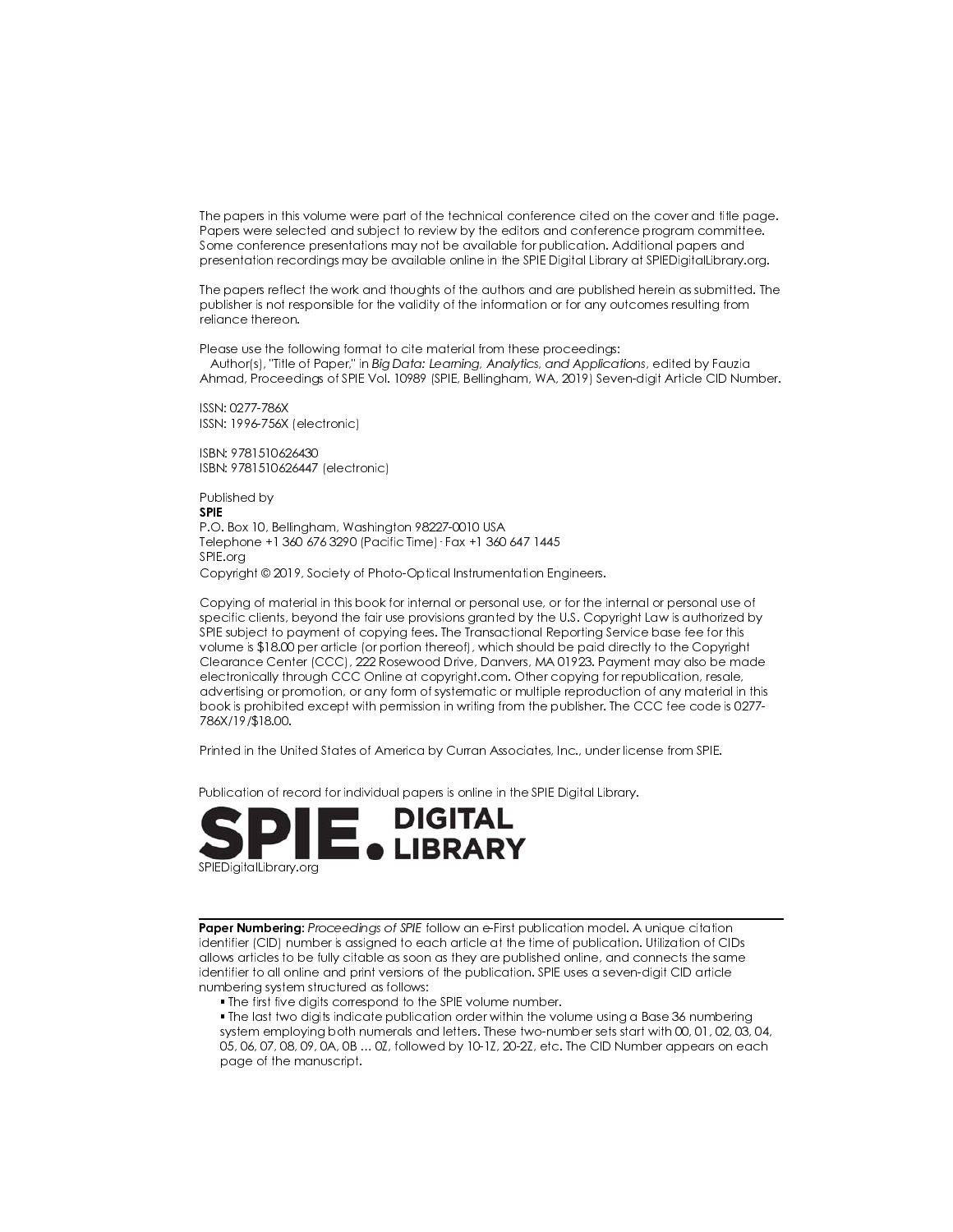### **Contents**

 $\vee$ 

 

 

#### BIG DATA ANALYTICS, MODELING, AND PROCESSING I

- 
- 
- 
- 
- vii Confere<br> **BIG DATA**<br>
10989 02 **A big da<br>
applicati**<br>
10989 03 **Edge-to-**<br>
10989 04 **Sparsity-**<br>
10989 05 **Near-fiel<br>
10989 07 RF sensin<br>
[10989-6]<br>
<b>MACHIN** BIG DATA ANALYTICS, MO<br>
10989 02<br>
A big data inspired prepro<br>
applications [10989-1]<br>
10989 03<br>
Edge-to-fog computing for<br>
10989 04<br>
Near-field source localize<br>
10989 05<br>
RF sensing for continuous<br>
[10989-6]<br>
MACHINE LEARN A big data inspired preprocessing scheme for bandwidth use optimization in smart cities<br>
applications [10989-1]<br>
Edge-to-fog computing for color-assisted moving object detection [10989-2]<br>
10989 04<br>
Sparsity-based collabor applications [10989-1]<br>Edge-to-fog computing<br>Sparsity-based collabo<br>Near-field source loca<br>RF sensing for continuo<br>[10989-6]<br>MACHINE LEARNING FO<br>A compressed sensing<br>Machine learning appl<br>Learning to rank faulty<br>Fake news

#### MACHINE LEARNING FOR BIG DATA

- 
- 
- 
- Edge-to-fog computing for color-assisted moving object detection [10989-2]<br>
10989 04 Sparsity-based collaborative sensing in a scalable wireless network [10989-3]<br>
10989 05 Near-field source localization with an underwater 10989 04 Sparsity-based collaborative sensing in a scalable wireless network [10989-3]<br>
10989 05 Near-field source localization with an underwater inflatable sonar co-prime at<br>
10989 07 RF sensing for continuous monitoring 10989 05 Near-field source localization with an underwater inflatable sonar co-prime array [10989-4]<br>
RF sensing for continuous monitoring of human activities for home consumer applications<br>
[10989-6]<br>
MACHINE LEARNING FOR 10989 07 **RF sensing for continuous monitoring of human activities for home consumer applications**<br>
10989-6<br> **MACHINE LEARNING FOR BIG DATA**<br> **A compressed sensing approach to hyperspectral classification** [10989-7]<br> **MAC** MACHINE<br>A compre<br>Machine<br>Learning <del>|</del><br>Fake new<br>|10989-12<br>BIG DATA<br>|Big data c 10989 08 A compressed sensing approach to hyperspectral classification [10989-7]<br>
10989 08 Machine learning application to hydraulic fracturing [10989-9]<br>
10989 0B Learning to rank faulty source files for dependent bug rep Machine learning application to hydraulic fracturing [10989-9]<br>10989 0B Learning to rank faulty source files for dependent bug reports [<br>10989 0D Fake news identification: a comparison of parts-of-speech and<br>10989 0E Big d 10989 0B Learning to rank faulty source files for dependent bug reports [10989-10]<br>
10989 0D Fake news identification: a comparison of parts-of-speech and N-grams<br>
10989-12]<br>
BIG DATA ANALYTICS, MODELING, AND PROCESSING II 10989 0D Fake news identification: a comparison of parts-of-speech and N-grams with neural networks<br>
10989-12|<br>
BIG DATA ANALYTICS, MODELING, AND PROCESSING II<br>
10989 0E Big data analytics in medical imaging using deep lea

#### BIG DATA ANALYTICS, MODELING, AND PROCESSING II

- BIG DATA A<br>BIG DATA A<br>Unsupervis 10989 0E Big data analytics in medical imaging using deep learning [10989-13]<br>10989 0G Unsupervised automatic target generation process via compressive se<br>10989 0G Unsupervised automatic target generation process via compr
- 10989 0G Unsupervised automatic target generation process via compressive sensing [10989-15]